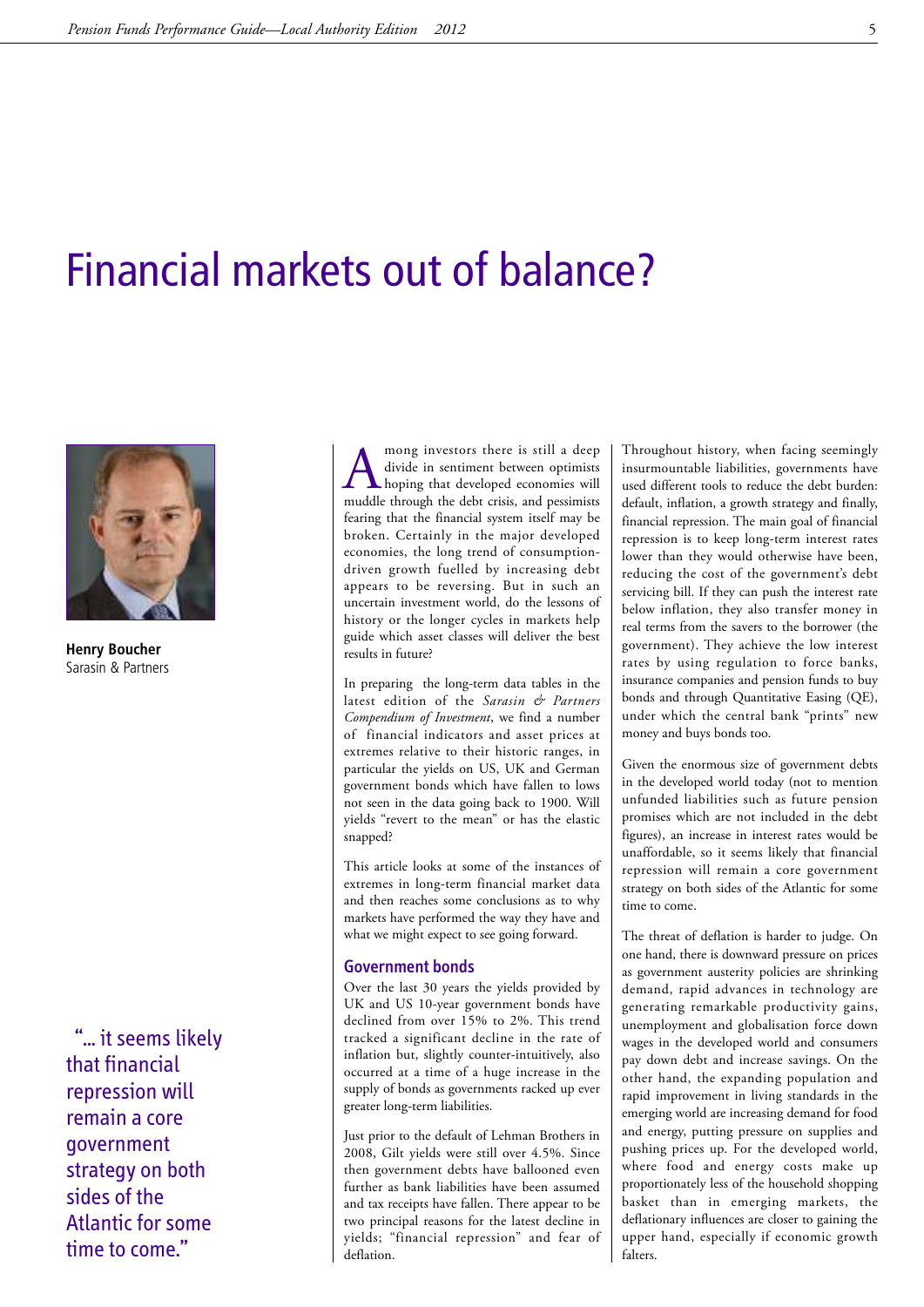One disturbing parallel drawn by those fearing deflation is the experience of Japan over the last 22 years. In 1989 Japan fell into a period of recession that has persisted ever since, and the authorities have struggled to lift the growth potential of the economy. Japanese government bond yields fell below 2% in 1997, heralding a period of deflation that has stubbornly resisted all policy initiatives to address it. A further factor cited in studies of Japanese deflation is the ageing population: Japan's working age population has been declining and several other major western nations are just reaching a similar demographic tipping point.

That said, in the first half of 2012 the US is managing to achieve modest growth and there is increasing optimism that some developed economies are steering a course that will avoid deflation. Ben Bernanke, chairman of the US Federal Reserve, studied the Japanese depression when he was an academic and has been a strong advocate of imposing low interest rates (financial repression) ahead of the decline in growth potential in the hope of preventing it. The strong policy action taken by central banks suggests that there is some chance in the medium term that inflation will gain traction, starting in the emerging markets where demand is strongest and then being imported into the West.

If the Japanese experience is not replicated, then the elastic may begin to rebound and bond yields will eventually rise, with inflation, rather than deflation becoming the investors' major concern. Rising yields mean that bond prices fall and investors will start to see capital losses on their bond holdings.

Not only would rising bond yields end a prolonged run of positive returns for bond investors, but it would challenge a standard approach to portfolio construction: government bond holdings are often included in portfolios as a "safe anchor" and have historically been viewed as a "risk free" asset by some investors, providing a different sort of risk from corporate bonds or equities. The risk of governments defaulting has been seen as almost negligible; after all, the government can always print the money to pay you back. However, exceptionally high debt levels in the public sector and the additional liabilities they have adopted to maintain solvency in the banking system have called into question the credit quality of many governments. Recently the US and France have lost their coveted AAA credit ratings. Today fewer than 30% of all sovereign bonds are AAA and Standard & Poors estimate that this will drop to 15% of the total issued globally by 2020 and there will be almost no AAA sovereign bonds left by 2030. So much for "Gilt-edged".

A reversal from extreme low levels of bond yields would have significant implications for investment strategy. When long-run trends in interest rates and bond yields reverse, significant losses can follow over many years.

## Bond/Equity Yield Ratio

The major equity markets have made no progress for a decade and a generation of investors have little proof that equities outperform bonds and other asset classes. On the contrary, bonds have delivered remarkably good returns for a decade or more, outperforming equities in the UK by 2% per annum over the past 15 years with much lower volatility and with a similar pattern in global markets as shown in Figure 1.

With the collapse of the banks in 2008 and the near collapse of the euro in 2011, faith in the financial system has been further undermined, causing the pendulum of risk tolerance to swing towards extreme levels. Echoing an infamous quote attributed to Mark Twain, investors have been more concerned with the return of their money than the return on their money.

The "cult of the equity" it is said, was started in the 1950s by George Ross Goobey. As the pension manager of the Imperial Tobacco Pension Fund, he went entirely against the conventional wisdom for pension funds at that time, which was to invest the majority of pension fund assets in "safe" government bonds (Gilts). He put the whole fund into equities. He recognised that Gilt holdings were not delivering a real return after inflation. He saw that companies were able to raise prices and thus profits and dividends to keep pace with inflation, and concluded that an asset where the income increased ahead of inflation should be valued more highly, and thus yield less, than an asset with a fixed income stream.